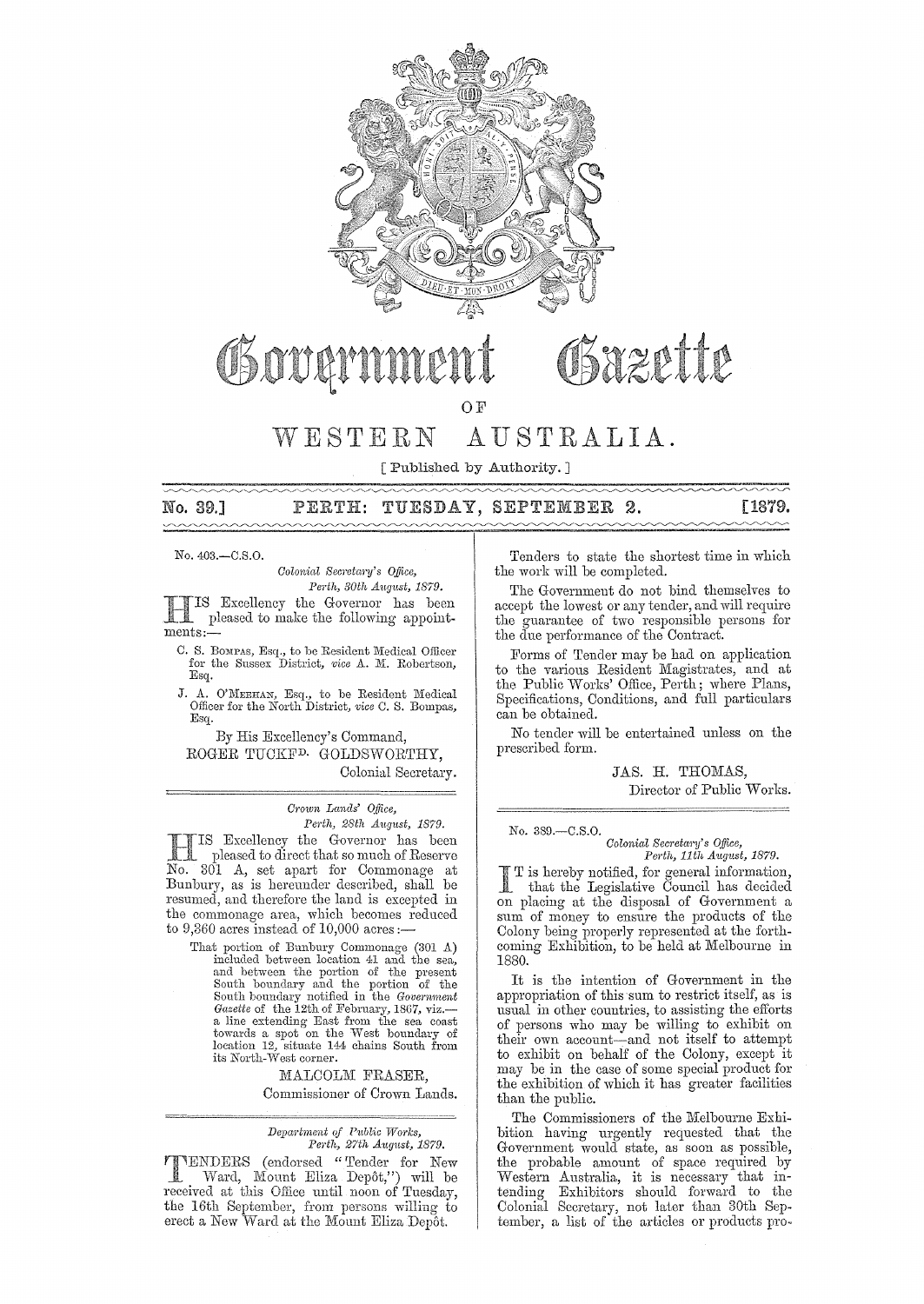| posed to be exhibited, to facilitate which, blank |
|---------------------------------------------------|
| forms, as under, can be obtained from Govern-     |
| ment Residents and Resident Magistrates, and      |
| at all the Post Offices throughout the Colony.    |

By His Excellency's Command, ROGER TUCKF<sup>D</sup> GOLDSWORTHY, Colonial Secretary.

#### MELBOURNE EXHIBITION.

| Name of<br>Exhibitor and<br>place of resi-<br>dence. |            | Goods proposed to be Exhibited.                                                                | Cubical or super-                                 |          |
|------------------------------------------------------|------------|------------------------------------------------------------------------------------------------|---------------------------------------------------|----------|
|                                                      | or number. | Description, in-   In which District<br>cluding quantity   Grown, Produced<br>or Manufactured. | ficial space to be<br>occupied when<br>exhibited. | Remarks. |
|                                                      |            |                                                                                                |                                                   |          |
|                                                      |            |                                                                                                |                                                   |          |

| Railway Branch,                                                                                                                                        |  |
|--------------------------------------------------------------------------------------------------------------------------------------------------------|--|
| Perth, 26th July, 1879.                                                                                                                                |  |
| Fern, 26th July, 1879.<br>HEREBY certify that the Geraldton and<br>Northampton Pail—                                                                   |  |
|                                                                                                                                                        |  |
| Northampton Railway may safely be used                                                                                                                 |  |
|                                                                                                                                                        |  |
| for Public Traffic.                                                                                                                                    |  |
|                                                                                                                                                        |  |
| JAS. H. THOMAS,                                                                                                                                        |  |
| Commissioner of Railways.                                                                                                                              |  |
|                                                                                                                                                        |  |
| PPLICATION received by the Resident<br>Magistrate, York, for a License to<br>destroy Wild Cattle and Horses under "The<br>Wild Cattle Nuisance Act" :- |  |
|                                                                                                                                                        |  |
| Name of Applicant.<br>Persons to be licensed.<br>Description of License.                                                                               |  |
|                                                                                                                                                        |  |

Department of Public Works,

Self & Muckle Jack ... Destroy wild horses.

W. COWAN, Resident Magistrate, York.

 $\mathit{Wm}.$  Smith

 $\ddotsc$ 

#### WESTERN AUSTRALIA. Meteorological Observations from 22nd to 31st August, 1879 (inclusive).

WIND Registered by Mr. Forsyth, Harbor Master, at Arthur's Head, Fremantle; altitude above the sea 55 feet, in Latitude 32° 02' 14" S., Longitude 115° 45' 12" E.<br>The other instruments registered are placed in the grounds

MALCOLM FRASER,

|                 |                                                                                             |               |               |                        |               |        |                                                 |           |                           |                     |                               | Surveyor General.         |                     |                         |
|-----------------|---------------------------------------------------------------------------------------------|---------------|---------------|------------------------|---------------|--------|-------------------------------------------------|-----------|---------------------------|---------------------|-------------------------------|---------------------------|---------------------|-------------------------|
| Week<br>ending. | BAROMETER:<br>Mean Reading<br>corrected, and re-<br>duced to sea level.<br>and 32 deg, Fah. |               |               | THERMOMETERS IN SHADE. |               |        | RADIATION<br>THERMO-<br>METERS.                 | RAIN:     | WIND.                     |                     | DEGREE                        |                           | $\lim_{t\to\infty}$ | EVAPOR-                 |
|                 |                                                                                             |               | Dry.          | Wet.                   |               |        | Amount<br>Terres-                               |           | Horizontal<br>velocity in | General             | ΟF<br>HUMIDITY.<br>Saturation | CLOUD:<br>Mean<br>amount. | ΠĒ<br>RONE          | ATION:<br>Amount<br>in. |
|                 |                                                                                             | Maxi-<br>mum. | Mini-<br>mum. | Maxi-<br>mum.          | Mini-<br>mum. | Solar. | trial.                                          | inches.   | miles, per<br>hour.       | direction.          | $=160$ : mean<br>amount.      |                           | ٥                   | inches.                 |
| 28th<br>29th    | 30.134                                                                                      | 71.0          | 51.8          | 61.4                   | 49.9          |        | $\left  \frac{123\cdot 7}{1.45\cdot 5} \right $ | 1.79      | 11.79                     | $ \text{Westerlv} $ | 72                            | $5 - 7$                   | 7.1                 | -54                     |
| to<br>31st      | 30.228                                                                                      | 64.4          | 43.0          | 56.6                   | 40.9          | 123.5  | 36.5                                            | $\cdot$ 1 | 7.97                      | Ε.                  | 64                            | 1.6                       | 5.3                 | .23                     |

Thermometers in shade.  $\left\{\begin{array}{ll}\text{Maximum}\\\text{Minimum}\end{array}\right.$  Dry Highest reading of Barometer 30.371 31st  $77^\circ\hspace{-3pt}.8$  26th  $_{\text{Lowest}}$ do. 30.019 26th 40.9 31st do. The Observations are taken at Perth at 9 a.m., (excepting Barometer, which is registered at 12 a.m.)

M. A. C. FRASER, Observer.

#### LAND  $S A L E S.$

Crown Lands' Office, Perth, 1st September, 1879.

THE undermentioned Allotments of Land will be offered for Sale, at Public Auction, on the date and at the places specified in the Schedule below, at one o'clock, p.m.

|  |  |  | ٠ |  |  |
|--|--|--|---|--|--|
|  |  |  |   |  |  |

| Date of Sale. | Place of Sale. |           |           | Description of Lot. |           |                  | Number of Lot.                  |           | Quantity.        |                  | Upset Price.    |                 |  |
|---------------|----------------|-----------|-----------|---------------------|-----------|------------------|---------------------------------|-----------|------------------|------------------|-----------------|-----------------|--|
|               |                |           |           |                     | r.<br>a.  |                  | p.                              |           |                  |                  |                 |                 |  |
| 1879.         |                |           |           |                     |           |                  |                                 |           |                  |                  |                 |                 |  |
| Sept. 3       | Perth          | $\cdots$  | $\cdots$  | Fremantle           |           | Town             | 716<br>                         |           | $\theta$         | $\overline{2}$   | $17^-$          |                 |  |
| Do.           | Do.            | $\ddotsc$ | .         | Do.                 |           | Do.<br>$\ddotsc$ | 840<br>$\ddotsc$                | $\ldots$  | $\boldsymbol{0}$ | $\,2$            | 21              |                 |  |
| Do.           | Do.            | $\ddotsc$ | $\ddotsc$ | Do.                 | .         | Do.<br>$\ddotsc$ | 883<br>$\ddotsc$                | $\cdots$  | $\theta$         | $\!2$            | $\theta$        |                 |  |
| Do.           | Do.            | $\ddotsc$ | $\ddotsc$ | Do.                 | .         | Do.<br>$\ldots$  | 884<br>.                        | $\cdots$  | $\theta$         | $\overline{2}$   | $\theta$        | £12 $\psi$ lot. |  |
| Do.           | Do.            | $\ddotsc$ | .         | Do.                 | $\ddotsc$ | Do.              | 885<br>$\ddotsc$                |           | $\theta$         | $\overline{3}$   | $\theta$        |                 |  |
| Do.           | Do.            |           |           | Do.                 | .         | Do.<br>$\ddots$  | 846                             | .         | $\theta$         | 3                | 26              |                 |  |
| Do.           | Do.            | $\cdots$  |           | Perth               | $\ddotsc$ | Do.<br>.         | $\rm{H}$<br>65                  | .         | 0                | 3                | 19 <sup>°</sup> |                 |  |
| $\mathrm{Do}$ | Do.            | $\ddotsc$ | .         | Do.                 |           | Do.<br>$\ddotsc$ | 107<br>$\overline{\phantom{a}}$ |           | 1                | 1                | 20              |                 |  |
| Do.           | Do.            | .         | .         | Do.                 |           | Do.<br>$\cdots$  | ,, 115                          | $\cdots$  | 1                | $\overline{2}$   | 13              |                 |  |
| Do.           | Do.            | $\ddotsc$ | .         | Do.                 | .         | Do.<br>$\cdots$  | 132<br>,                        | $\cdots$  | 2                | $\boldsymbol{2}$ | 20              |                 |  |
| Do.           | Do.            |           | .         | Do.                 | $\cdots$  | Do.              | 133<br>$\overline{\phantom{a}}$ |           | 2                | $\boldsymbol{2}$ | 20              |                 |  |
| Do.           | Do.            | $\ddotsc$ | .         | Do.                 | .         | Do.<br>$\ddotsc$ | ,, 109                          | $\ddots$  | 1                | $\overline{2}$   | 13              |                 |  |
| Do.           | Do.            |           | .         | Do.                 |           | Do.<br>.         | ,, 116                          | $\cdots$  | 2                | $\theta$         | 24              | £15 per lot     |  |
| Do.           | Do.            |           | .         | Do.                 | .         | Do.              | ,, 117                          | $\cdots$  | 2                | $^{2}$           | 16              |                 |  |
| Do.           | Do.            | .         | $\cdots$  | Do.                 | .         | Do.<br>.         | ,, 118                          | $\cdots$  | 1                | 3                | 24              |                 |  |
| Do.           | Do.            | .         | $\ddotsc$ | Do.                 | $\cdots$  | Do.<br>          | ,, 119                          | .         | 1                | 3                | 24              |                 |  |
| Do.           | Do.            |           | .         | Do.                 | .         | Do.<br>$\cdots$  | ,, 120                          | $\ddotsc$ | 2                | 2                | 35              |                 |  |
| Do.           | Do.            | $\ddotsc$ | $\cdots$  | Do.                 | .         | Do.<br>$\ldots$  | ,, 114                          | $\ddotsc$ | 1                | 2                | 13              |                 |  |
| Dó.           | Do.            | .         | $\ddotsc$ | Do.                 | .         | Do.<br>$\ddotsc$ | V 116                           | $\cdots$  | $\theta$         | $\overline{2}$   | 27              |                 |  |
| Do.           | ${\rm York}$   |           | .         | York                | $\cdots$  | Do.              | 51<br>$\ddotsc$                 | $\ldots$  | 1                | $\theta$         | $\theta$        |                 |  |
| Do.           | Do.            |           |           | Do.                 | .         | Do.              | 360<br>$\ddotsc$                | $\cdots$  | 1                | 0                | 36              | £10 per lot.    |  |
|               |                |           |           |                     |           |                  |                                 |           |                  |                  |                 |                 |  |

MALCOLM FRASER, Commissioner of Crown Lands.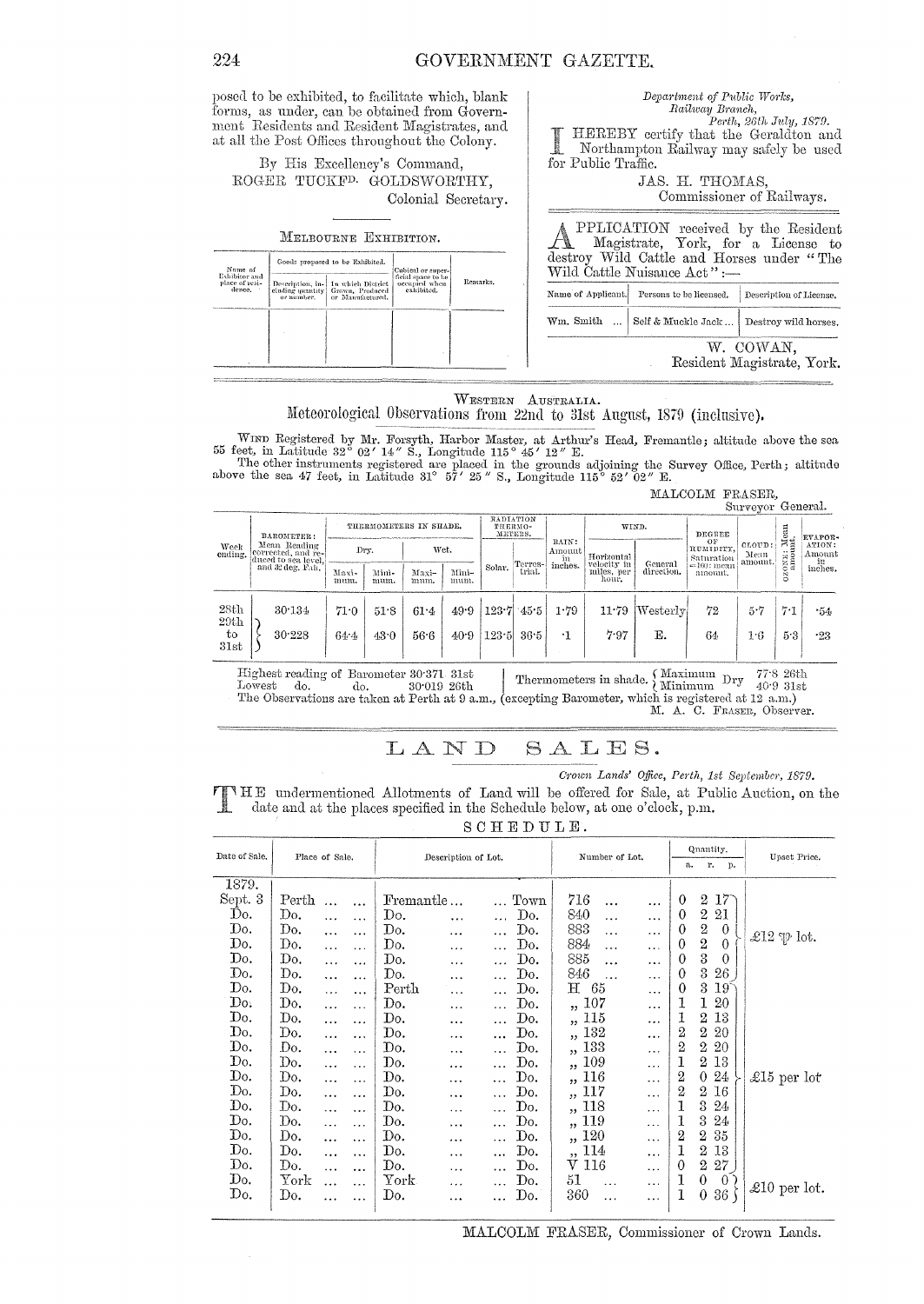# GOVERNMENT GAZETTE.

## WESTERN AUSTRALIA.

## Mail Time Table during the Months of AUGUST-SEPTEMBER, 1879.

| FOR THE AUSTRALIAN COLONIES, &c.                                                                                                                                                                                                                                                         |                                                                                                                                                                     |                                                                                                                                                                   |                                                                                                                                       |                                                                                                                                                                                                                                                                                                                                                                                                                                                             |                                                                                                                                                                                                                                      |                                                                                                                                                                                                                          |                                                                                                                                                                                             | FOR EUROPE, INDIA.                                                                                                                                                                                                                                                                                                                                                                                                                                  |                                                                                                                                                                                                                                            |                                                                                                                                                                                                                                      |                                                                                                                                                                                                                  |
|------------------------------------------------------------------------------------------------------------------------------------------------------------------------------------------------------------------------------------------------------------------------------------------|---------------------------------------------------------------------------------------------------------------------------------------------------------------------|-------------------------------------------------------------------------------------------------------------------------------------------------------------------|---------------------------------------------------------------------------------------------------------------------------------------|-------------------------------------------------------------------------------------------------------------------------------------------------------------------------------------------------------------------------------------------------------------------------------------------------------------------------------------------------------------------------------------------------------------------------------------------------------------|--------------------------------------------------------------------------------------------------------------------------------------------------------------------------------------------------------------------------------------|--------------------------------------------------------------------------------------------------------------------------------------------------------------------------------------------------------------------------|---------------------------------------------------------------------------------------------------------------------------------------------------------------------------------------------|-----------------------------------------------------------------------------------------------------------------------------------------------------------------------------------------------------------------------------------------------------------------------------------------------------------------------------------------------------------------------------------------------------------------------------------------------------|--------------------------------------------------------------------------------------------------------------------------------------------------------------------------------------------------------------------------------------------|--------------------------------------------------------------------------------------------------------------------------------------------------------------------------------------------------------------------------------------|------------------------------------------------------------------------------------------------------------------------------------------------------------------------------------------------------------------|
| Per Rob Roy and Otway.                                                                                                                                                                                                                                                                   |                                                                                                                                                                     |                                                                                                                                                                   |                                                                                                                                       |                                                                                                                                                                                                                                                                                                                                                                                                                                                             | CHINA, &c.<br>Overland.<br>Per Rob Roy.*                                                                                                                                                                                             |                                                                                                                                                                                                                          |                                                                                                                                                                                             |                                                                                                                                                                                                                                                                                                                                                                                                                                                     |                                                                                                                                                                                                                                            |                                                                                                                                                                                                                                      |                                                                                                                                                                                                                  |
| CLOSE AT                                                                                                                                                                                                                                                                                 | DAY.                                                                                                                                                                | DATE.                                                                                                                                                             | TIME.                                                                                                                                 | CLOSE AT                                                                                                                                                                                                                                                                                                                                                                                                                                                    | DAY.                                                                                                                                                                                                                                 | DATE.                                                                                                                                                                                                                    | TIME                                                                                                                                                                                        | CLOSE AT                                                                                                                                                                                                                                                                                                                                                                                                                                            | DAY.                                                                                                                                                                                                                                       | DATE.                                                                                                                                                                                                                                | TIME.                                                                                                                                                                                                            |
| Perth<br>$\ddotsc$<br>Fremantle<br>$\cdots$<br>Guildford<br>York<br>$\cdots$<br>Northam<br>Newcastle<br>$\ddotsc$<br>Canning<br>Pinjarra<br>$\ddotsc$<br>Bunbury<br>$\ddotsc$<br>Vasse<br>$\ddotsc$<br>Victoria Plains<br>Gingin<br>$\ddotsc$<br>Dongarra<br>Champion Bay<br>Northampton | Monday<br>Monday<br>Monday<br>Saturday<br>Saturday<br>Saturday<br>Friday<br>Thursday<br>Monday<br>Monday<br>Saturday<br>Sunday<br>Thursday<br>Thursday<br>Wednesdav | Aug. 25<br>Aug. 25<br>Aug. 25<br>Aug. 23<br>Aug. 23<br>Aug. 23<br>Aug. 22<br>Aug. 21<br>Aug. 25<br>Aug. 25<br>Aug. 23<br>Aug. 24<br>Aug. 21<br>Aug. 21<br>Aug. 20 | 1 p.m.<br>8 a.m.<br>2.30 p.m.<br>Noon<br>10 p.m.<br>$9 \text{ p.m.}$<br>10 p.m. i<br>8 p.m.<br>3 p.m.<br>9 a.m.<br>$10$ a.m.<br>9a.m. | 11 a.m. $ $ Perth<br>$\ddotsc$<br>Fremantle<br>$\ddotsc$<br>Guildford<br>$\ddotsc$<br>$\rm{York} \dots$<br>$\ddotsc$<br>12:30 p.m. Northam<br>$\ddotsc$<br>4 p.m.   Newcastle<br>$\ddotsc$<br>Canning<br>$\ddotsc$<br>Pinjarra<br>$\cdots$<br>Bunbury<br>$\ddotsc$<br>Vasse<br>Victoria Plains<br>Gingin<br>$\ddotsc$<br>Dongarra<br>$\ddotsc$<br>Greenough<br>$\ddots$<br>Bannister<br>$\ddotsc$<br>William River<br>Arthur River<br>Kojonup<br>Mt. Barker | Saturday<br>Saturday<br>Saturday<br>Wednesday<br>Wednesday<br>Wednesday<br>Friday<br>Thursday<br>Thursday<br>Wednesday<br>Saturday<br>Sunday<br>Thursday<br>Wednesday<br>Sunday<br>اا<br>Sunday<br>ا ا<br>Sunday<br>Sunday<br>Monday | Aug. $30$<br>Aug. 30<br>Aug. 30<br>Aug. 27<br>Aug. 27<br>27<br>Aug.<br>Aug. 29<br>-28<br>Aug.<br>Aug. 28<br>Aug. 27<br>Aug. 23<br>Aug. 24<br>Aug. 21<br>Aug. 20<br>Aug. 31<br>Aug. 31<br>- 31<br>Aug.<br>Aug. 31<br>Sep. | 11 a.m. Perth<br>8 a.m.<br>8 a.m.<br>230 p.m.<br>4 p.m.<br>Noon<br>10 p.m.<br>8 a.m.<br>$4$ p.m.<br>8 p.m.<br>3 p.m.<br>9a.m.<br>6 p.m.<br>3 a.m.<br>10 a.m.<br>3 p.m.<br>10 p.m.<br>3 p.m. | <br>Fremantle<br>$\ldots$<br>Guildford<br>$\frac{d}{d}$<br>York<br>$\cdots$<br>12.30 p.m. Northam<br>$\ddotsc$<br>Newcastle<br>$\ddotsc$<br>Canning<br>$\cdots$<br>Pinjarra<br>$\cdots$<br>Bunbury<br>$\ddotsc$<br>Vasse<br>$\cdots$<br>Victoria Plains<br>Gingin<br>$\ddotsc$<br>Dongarra<br>$\cdots$<br>Greenough<br>Champion Bay<br>Northampton<br>Mt. Barker<br>Kojonup<br>$\ddotsc$<br>Arthur River<br>William River<br>Bannister<br>$\ddotsc$ | Monday<br>Monday<br>Monday<br>Saturday<br>Saturday<br>Saturday<br>Friday<br>Thursday<br>Monday<br>Monday<br>Saturday<br>Sunday<br>Thursday<br>Thursday<br>Thursday<br>Wednesday<br>Wednesday<br>Thursday<br>Thursday<br>Thursday<br>Friday | Sept.<br>8<br>8<br>Sept.<br>Sept.<br>8<br>Sept.<br>6<br>Sept.<br>6<br>Sept.<br>Sept.<br>5.<br>Sept.<br>Sept.<br>Sept.<br>8<br>Sept.<br>6<br>Sept.<br>Sept.<br>Sept.<br>Sept.<br>Sept.<br>Sept.<br>Sept.<br>Sept.<br>Sept.<br>Sept. 5 | 11a.m.<br>1 p.m.<br>8 a.m.<br>2.30 p.m<br>12'30 p.m<br>4 p.m.<br>Noon<br>10 p.m.<br>9 p.m.<br>10 p.m.<br>8 p.m.<br>3 p.m.<br>9a.m.<br>9 a.m.<br>2 p.m.<br>9 a.m.<br>6 p.m.<br>8 a.m.<br>3 p.m.<br>8 p.m.<br>2a.m |

For Albany and the Offices on the Road Overland:

| CLOSE AT PERTH.                   | ARRIVE AT ALBANY.               | CLOSE AT ALBANY.                                                   | ARRIVE AT PERTH. |
|-----------------------------------|---------------------------------|--------------------------------------------------------------------|------------------|
| Thursday, September 11th, 11 a.m. | Sunday, September 14th, 11 a.m. | Tuesday, September 16th, 11 a.m.   Friday, September 19th, 11 a.m. |                  |

#### MAILS FROM EUROPE, &c.:

| Due at K.G. Sound.    | Expected to arrive at K.G. Sound. | Expected at G.P.O.                |  |  |  |  |
|-----------------------|-----------------------------------|-----------------------------------|--|--|--|--|
| Monday, September 8th | Thursday, September 4th           | Sunday, September 7th<br>$\cdots$ |  |  |  |  |

#### MAILS FROM COLONIES, &c.:

| Leave Melbourne.                                   | Leave Adelaide.         | Due at K.G. Sound.       | Expected to arrive at<br>K.G. Sound. | Expected at G.P.O.       |
|----------------------------------------------------|-------------------------|--------------------------|--------------------------------------|--------------------------|
| $^{\prime\prime}$ OTWAY:"<br>Saturday, August 16th | Wednesday, August 20th  | Tuesday, August 26th     | Tuesday, August 26th                 | Sunday, August 31st      |
| $"P. \& O.$ STEAMER:"<br>Thursday, September 4th   | Saturday, September 6th | Thursday, September 11th | Wednesday, Sept. 10th                | Saturday, September 13th |

The Correspondence by these Mails will be despatched to District P.Os. for Distribution by first opportunity after receipt. (See Annual Time Table of 1st January, 1879.)

\* The English Mails to be despatched on the 8th September, will be due in London vid Brindisi on October 20th, and vid Southampton on October 27th.

LETTERS for Registration must be posted one hour before the closing of the Mails.

LATE LETTERS, on payment of a fee of 6d., may be posted half-an-hour after the closing of the Mails. NEWSPAPERS and Book Packets must be posted one hour before the closing of the Mails, otherwise they will not be forwarded until the next Mail.

> MONEY ORDERS will be issued as under: For the Australian Colonies, &c., up to Saturday, August 23rd, at 11 a.m. Friday, August 29th, at 11 a.m. Do. For the United Kingdom, up to Saturday, September 6th, at 10 a.m.

General Post Office, Perth,  $\chi$ 8th August, 1879.

A. HELMICH, Postmaster General and General Superintendent of Telegraphs.